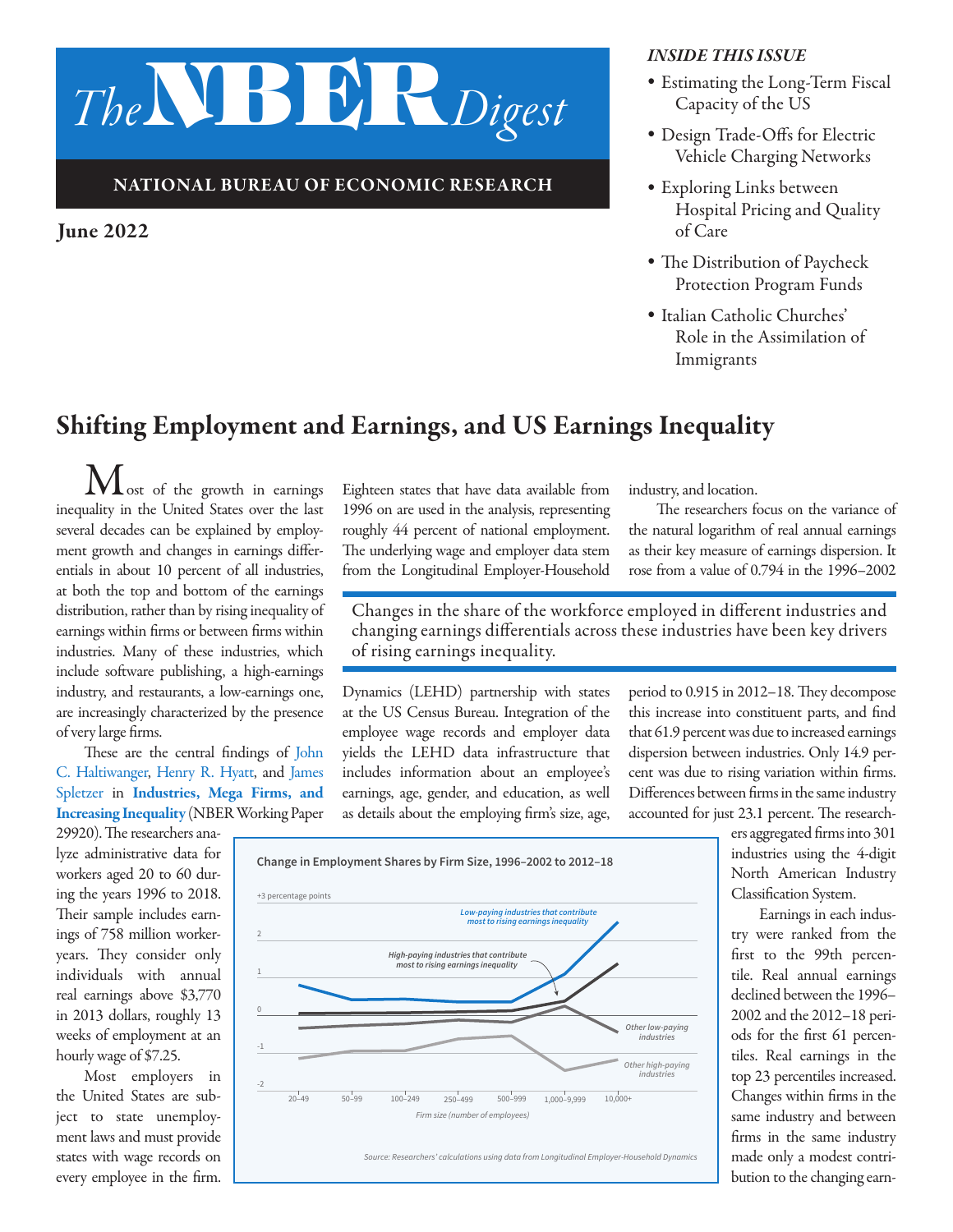ings distribution for the first 87 percentiles.

About 10 percent of the industries—30 of the 301—accounted for 98.1 percent of between-industry earnings variance growth. These industries accounted for 39.3 percent of total employment, and their employment share increased by 8.2 percentage points over the sample period. The five industries contributing the most to increasing earnings dispersion were Restaurants and Other Eating Places,

Other General Merchandise Stores, Software Publishers, Computer Systems Design, and Other Information Services.

Among these 30 industries, 19 are high paying, and 11 are low paying. Earnings rose substantially in the 19 high-paying industries. In more than half of them, the skill intensity of science, technology, engineering, and mathematics workers was more than five times the average for all industries. The increasing pay in those industries accounted for about 30 percent of the total earnings inequality increase.

At the same time, a relatively small number of low-paying industries became even lower paying, especially at the largest firms. The increase in employment in these industries was responsible for nearly three-quarters of the 8.2 percent employment gain in the group of 30 industries driving the earnings inequality growth.

*—Linda Gorman* 

## Estimating the Long-Term Fiscal Capacity of the US

**Responsible long-term fiscal planning** requires an understanding of national fiscal capacity and the extent to which it is affected by economic circumstances, including the term structure of real interest rates and the projected future path of budget deficits or surpluses.

In [Measuring US Fiscal Capacity](https://www.nber.org/papers/w29902)  [Using Discounted Cash Flow Analysis](https://www.nber.org/papers/w29902) (NBER Working Paper 29902), [Zhengyang](https://www.nber.org/people/zhengyang_jiang) [Jiang](https://www.nber.org/people/zhengyang_jiang), [Hanno Lustig](https://www.nber.org/people/hanno_lustig), [Stijn Van Nieuwerburgh,](https://www.nber.org/people/stijn_vannieuwerburgh) and [Mindy Z. Xiaolan](https://www.nber.org/people/mindy_xiaolan) estimate an upper bound on US fiscal capacity. Fiscal capacity must equal the present discounted value (PDV) of projected future budget surpluses. It depends both on the forecast stream of future cash flows as well as the discount rates that are used to aggregate them across time. Discount rates, in turn, reflect both the time value of money and the short- and long-term risk attributes of the cash flows.

At the currently low level of real returns,

PDV calculations can be very sensitive to small changes in discount rates. While the interest rate on government bonds is often used to discount future government cash flows, the researchers argue that this discount rate does not account for the short-run and long-run fluctuations in deficits and surpluses. In the short run, both federal tax revenue and federal spending are strongly affected by the business cycle. US budget surpluses are procyclical, with larger surpluses when economic activity is strong, revenues are robust, and the

demand for government spending programs, particularly transfer programs, is below average. In the long run, debt is cointegrated with GDP and inherits its long-run risk. This pattern leads the researchers to argue that the appropriate risk premium to use when dis-

The researchers begin by calculating the PDV of projected federal budget deficits between 2022 and 2051; this yields a value of \$21.6 trillion. They then calculate the PDV of the CBO's projection of US government debt in 2051, whose value is \$31.6 tril-

Discounted cash flow analysis suggests that the US government's fiscal capacity may be lower than the current market value of outstanding US Treasury debt.

counting future surpluses must incorporate a "GDP risk premium." They measure this premium as the average return on unleveraged equities relative to government bonds, which they estimate to be 2.6 percent per year at the end of 2021. They add this premium to the yield on long-term government bonds and use this as the discount rate in their calculations. They draw projections of budget surpluses and deficits from long-term analysis by the Congressional Budget Office (CBO).

lion. This \$31.6 trillion reflects surpluses after 2051. Subtracting the PDV of deficits from the PDV of debt results in a fiscal capacity estimate of about \$10 trillion, which could support other liabilities.

The researchers note that US Treasury yields are below yields on risk-free assets because of their status as safe-haven assets. The resulting seigniorage revenue adds another \$3.7 trillion in PDV to the fiscal capacity, bringing it to around \$13.7 trillion. This value

> is well below the roughly \$23.5 trillion of current US Treasury debt outstanding. To equate current outstanding debt with fiscal capacity would require the US to run surpluses of 3.3 percent of GDP in every year from 2022 until 2051, rather than deficits averaging 3.7 percent of GDP, as the CBO currently projects. They point out that while it is possible that participants in the market for US Treasuries antici-

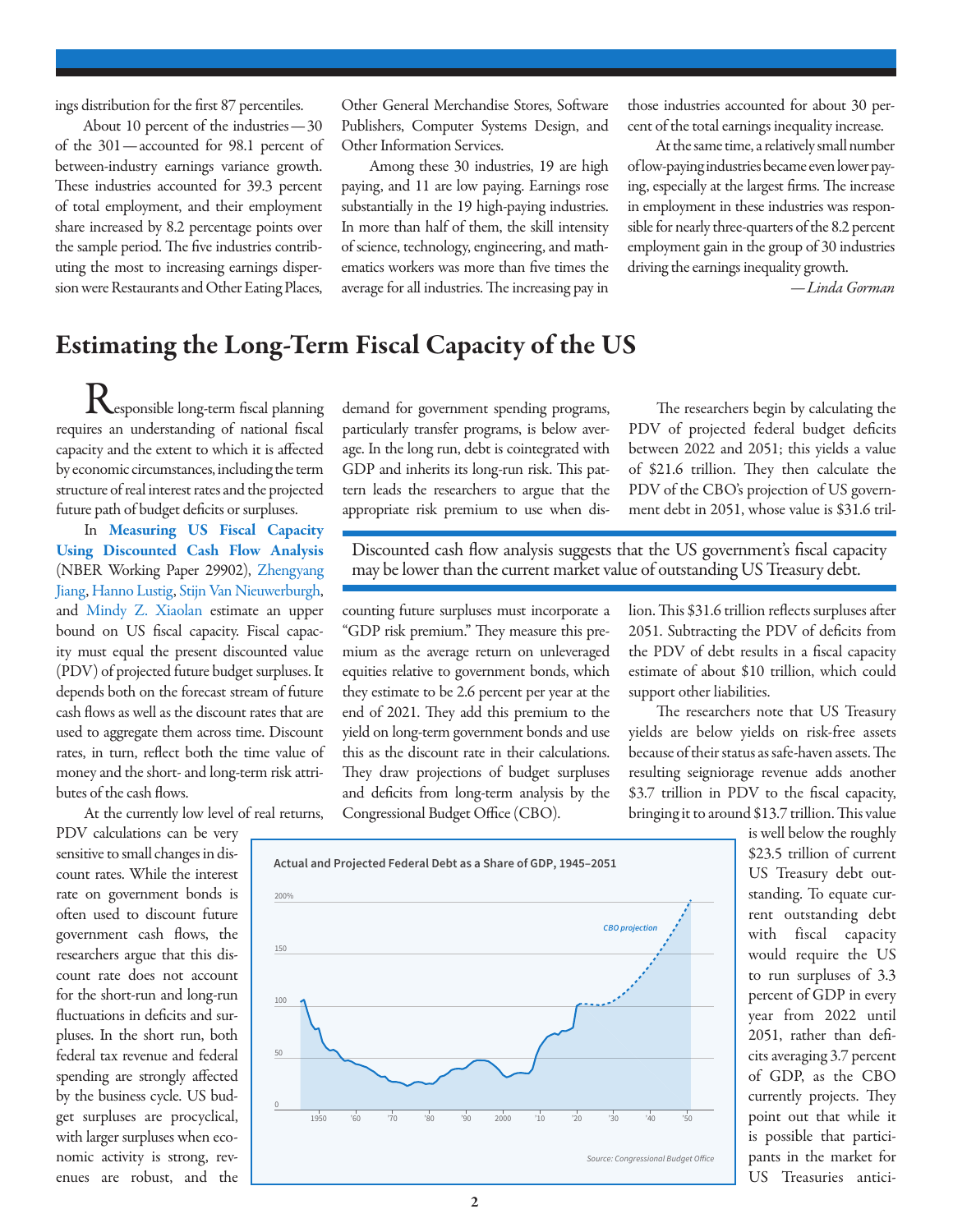pate significant future fiscal changes that are not embodied in the CBO projection, the changes that would be required to close the capacity shortfall are very large.

They also observe that because prospective government surpluses accrue in the distant future, the duration of the financial claim associated with these surpluses, greater than 50 years, is much longer than the duration of outstanding government debt—about 5 years. A 1 percent increase in the interest rate, holding projected nominal GDP and primary surpluses constant, therefore results in a large increase in the projected debt-to-GDP ratio in 2051. This increase is the equivalent of a 2.9 percent increase in the primary surplus as a share of GDP in every year after 2051.

*—Kevin Tasley*

### Design Trade-Offs for Electric Vehicle Charging Networks

 $\Lambda$  range of public policies, including funding the construction of electric vehicle (EV) charging stations, are designed to promote a transition from gasoline-powered to electric cars. A study of driver behavior suggests that drivers' willingness to embrace EVs will depend on the way funds for charging infrastructure are spent.

In [Fueling Alternatives: Gas Station](https://www.nber.org/papers/w29831) [Choice and the Implications for Electric](https://www.nber.org/papers/w29831)  [Charging](https://www.nber.org/papers/w29831) (NBER Working Paper 29831), [Jackson Dorsey,](https://www.nber.org/people/jacksondorsey?page=1&perPage=50) [Ashley Langer,](https://www.nber.org/people/ashley_langer?page=1&perPage=50) and [Shaun](https://www.nber.org/people/shaun_mcrae?page=1&perPage=50)  [McRae](https://www.nber.org/people/shaun_mcrae?page=1&perPage=50) analyze driving data from a study of vehicle safety systems to inform the design of EV charging networks.

The researchers use high-frequency GPS

data on individuals' driving patterns, refueling stops, and nearby gas station prices over the period April 2009 to May 2010 in southeastern Michigan to estimate the value that drivers place on their time. They observe that a typical driver chooses to refill at a gas station that is less than a minute off their planned route, despite the opportunity to save an average of 9 cents a gallon by traveling up to a minute longer to a less-expensive station. Based on these decisions, the researchers estimate that on average, drivers value their

time at \$27.54 an hour, or 89 percent of the local median wage. This value of time is substantially higher than the estimate used by the US Department of Transportation, which is 50 percent of wages. By using a lower value of time, policymakers are likely to understate the benefits of time-saving transportation investments such as EV charging infrastructure.

Charging infrastructure is uncommon in multifamily housing complexes: only a quarter of apartment residents have access to overnight charging. In part for this reason, homeowners are much more likely to purchase EVs than are apartment dwellers. Using their estimate of the

station visit, by comparison, increased travel time by only 2.5 minutes. This implies that the additional time cost of recharging an EV at a public station, over the life of a vehicle, would be \$9,169.

This large cost difference is of particular

Public investments in faster electric vehicle charging stations, rather than more stations on the network, yield greater benefits per dollar spent.

value drivers place on their time, the researchers estimate that home charging and avoided trips to the gas station could save EV owners time worth \$829 over the life of their car. For those without the option to charge at home, however, the long wait time for charging at

relevance due to the recent passage of the 2021 Infrastructure Investment and Jobs Act, which provides funding for 500,000 vehicle charging stations. The researchers suggest that drivers would place greater value on policies that support investment in faster charging stations than



public stations imposes a significant time penalty. The researchers estimate that recharging an EV at a public charging station would add 30.6 minutes to drivers' travel times on average, through a combination of time spent waiting for vehicles to charge and time spent walking from a charging station to a final destination while vehicle is left to charge.. The average gas

on investment in additional stations with slower charging capability. In terms of time saved, a 1 percent increase in average charging speed would save 4.7 times more than a 1 percent increase in the number of charging stations. Fast charging is, however, expensive. Tesla DC Superchargers, which can charge more than 10 times faster than the average charger, also cost nearly 10 times as much. In 2021, less than 20 percent of US charging stations offered DC fast charging. Given the existing network, the researchers estimate that the return to

additional investment in charging speed was nearly 5 times greater than the return to additional investment in the number of stations.

Given the high value that drivers place on their time, prioritizing faster charging stations could provide important support to the transition to electric vehicles.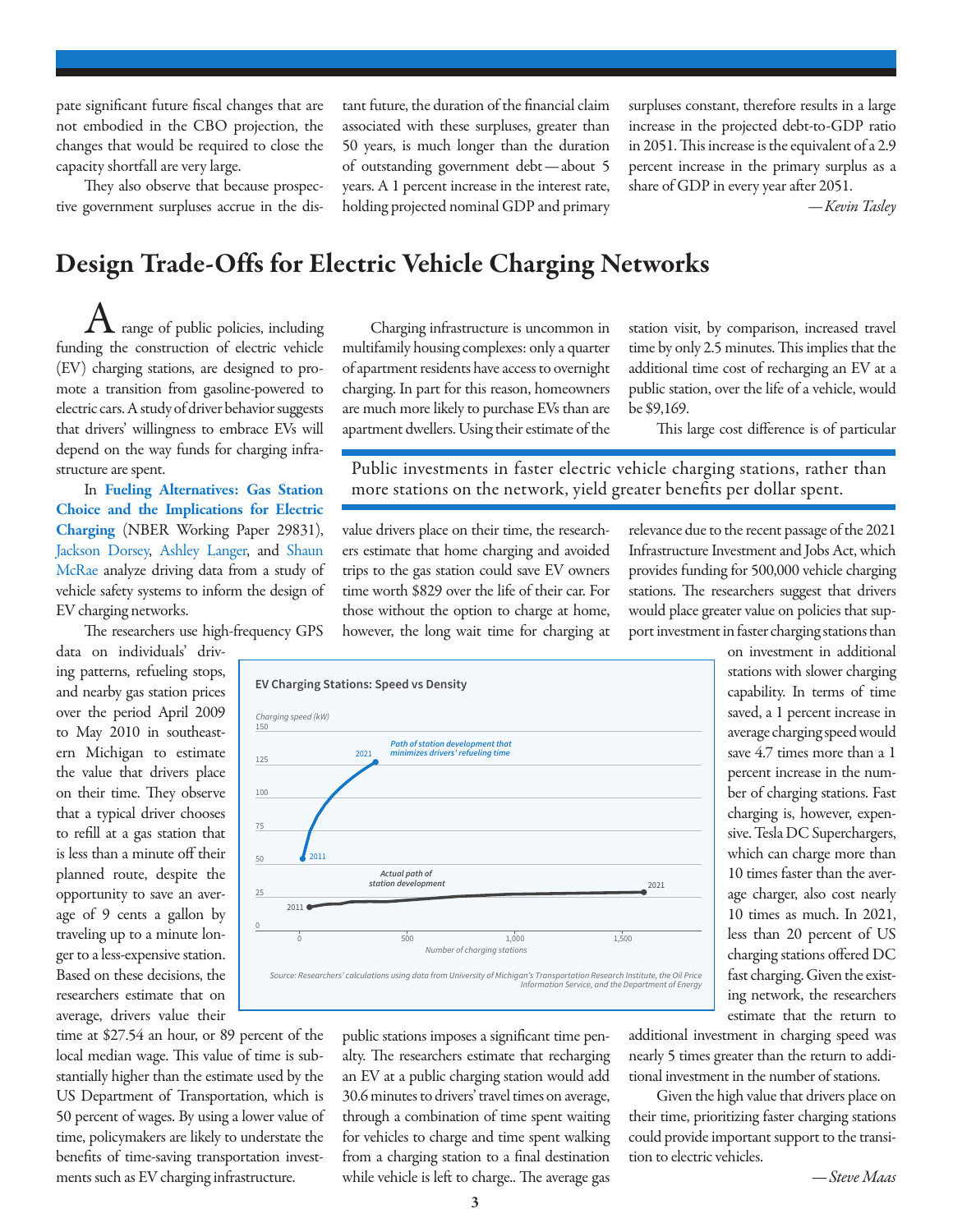# Exploring Links between Hospital Pricing and Quality of Care

ver the last two decades, the US hospital sector has experienced significant consolidation, with over 1,600 mergers among the nation's 6,000 hospitals. Nearly 70 percent of hospitals are now located in a highly concentrated market. During this period, according to the Bureau of Labor Statistics, prices for hospital services have grown more quickly than prices in virtually all other sectors. Legislators in various state houses and the US Congress have put forward proposals to regulate hospitals' prices.

In [Do Higher-Priced Hospitals](https://www.nber.org/papers/w29809) [Deliver Higher-Quality Care?](https://www.nber.org/papers/w29809) (NBER Working Paper 29809), [Zack Cooper](https://www.nber.org/people/zack_cooper?page=1&perPage=50)[,](https://www.nber.org/people/joseph_doyle?page=1&perPage=50)  [Joseph J. Doyle Jr.,](https://www.nber.org/people/joseph_doyle?page=1&perPage=50) [John A. Graves,](https://www.nber.org/people/john_graves?page=1&perPage=50) and [Jonathan Gruber](https://www.nber.org/people/jonathan_gruber?page=1&perPage=50) test whether patients who get treated at higher-priced hospitals receive better care, and whether there is a different price/quality relationship

in concentrated versus unconcentrated hospital markets. They argue that before proceeding with price regulation, it is vital to understand whether high hospital prices reflect patients' lack of options for care due, for example, to a lack of competition, or their willingness to pay for quality.

The core empirical challenge the authors had to overcome was selection bias: sicker patients may be more likely to receive care from high-priced hos-

pitals. To address this issue, the researchers looked at outcomes of patients who were transported by ambulance in an emergency, and who received nondeferrable care — care that occurs at the same frequency on weekends as it does during the week. The researchers exploit three aspects of the US ambulance system to get plausibly random assignment of patients to hospitals: 1) most regions of the US are served by multiple ambulance companies, 2) ambulance companies are randomly assigned to pick up patients, and 3) ambulance companies have strong preferences for where years, this is cost effective relative to the Environmental Protection Agency's \$8.7 million benchmark estimate of the value of a statistical life.

In competitive markets, patients are more likely to survive at higher-priced hospitals, but this pattern is not observed in concentrated markets.

they transport patients. Given these circumstances, the researchers are effectively comparing outcomes for patients from the same ZIP code who are transported to high- versus low-priced hospitals because of the ambulance company that was randomly assigned to transport them to the hospital.

In markets with more hospital competition, going to higher-priced hospitals raises spending by approximately 53 percent and lowers mortality by 47 per-



cent. By contrast, in concentrated hospital markets, receiving care from a highpriced hospital also raises spending by 54 percent, but has no impact on patient outcomes. Notably, the higher spending that occurs at high-priced hospitals in less concentrated markets is potentially cost effective. Such hospitals spend approximately \$1 million per life saved. Assuming that the individuals in the research sample live for another nine

The study draws on data from the Health Care Cost Institute, which captures claims from nearly 30 percent of individuals in the United States covered by employer-sponsored insurance plans. The sample consists of more than 200,000 admissions to more than 1,800 hospitals between 2007 and 2014.

The researchers construct a price index for each hospital based on negotiated prices paid by insurers and adjusted for each facility's mix of patients and ser-

> vices. They define a market as concentrated if its Herfindahl-Hirschman Index (HHI) exceeds 4,000, a figure used as a trigger point for price regulation in several policy proposals. HHI is calculated for each hospital using the number of hospital beds accessible within 30 minutes of travel from it. The index ranges from 0 to 10,000, with 10,000 representing a hospital with a monopoly position.

The researchers point out that price caps in competitive markets

could have the unintended consequence of discouraging hospitals from making investments to improve care. With regard to concentrated markets, however, they observe that "high prices likely reflect patients' lack of alternative options, not hospital quality." They note that the challenge in designing price caps for any market is setting the caps high enough to avoid an adverse effect on quality.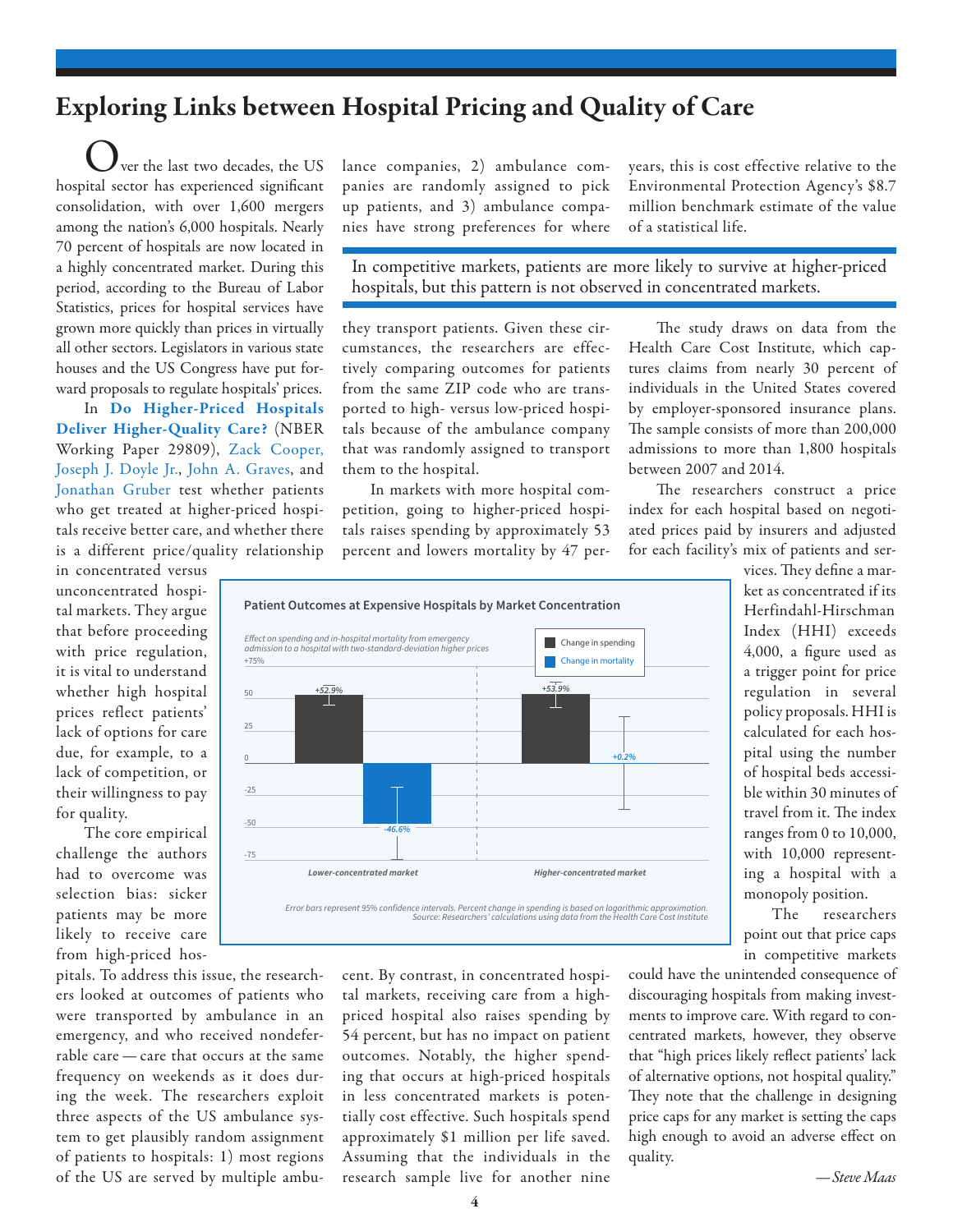### The Distribution of Paycheck Protection Program Funds

 $\blacksquare$  he Paycheck Protection Program (PPP) was one of the largest measures undertaken by the federal government to protect businesses and their employees from the adverse economic effects of the COVID-19 pandemic. It was authorized by the Coronavirus Aid, Relief, and Economic Security (CARES) Act in March 2020, and administered by the Small Business Administration (SBA). PPP guaranteed about \$800 billion in low-interest loans made by financial institutions to businesses with up to 500 employees, promising to forgive those loans if borrowers maintained employment.

Almost from the program's beginning, questions were raised about who was getting the loans and whether the distributions were fair. Answering these questions is challenging, however, because of a lack of

data on eligible firms and their owners. In [Racial Disparities](https://www.nber.org/papers/w29748) [in the Paycheck](https://www.nber.org/papers/w29748) [Protection Program](https://www.nber.org/papers/w29748) (NBER Working Paper 29748), [Sergey](https://www.nber.org/people/sergey_chernenko?page=1&perPage=50) [Chernenko](https://www.nber.org/people/sergey_chernenko?page=1&perPage=50) and [David](https://www.nber.org/people/david_scharfstein?page=1&perPage=50) [S. Scharfstein](https://www.nber.org/people/david_scharfstein?page=1&perPage=50) offer a solution by studying the take-up of PPP loans by Florida restaurants. This enables the researchers to determine the racial and ethnic identity of the owners of a population of eligible firms for which they have detailed firm characteristics. They restaurants were 25 percent less likely to receive PPP support than their Whiteowned counterparts. Hispanic-owned restaurants were 9.1 percent less likely to receive PPP loans than White-owned establishments. Disparities in overall PPP borrowminority neighborhoods—were less likely to get PPP loans. Restaurant characteristics, gleaned from Yelp, accounted for another 40 percent of the disparity: older, larger, and more heavily visited and reviewed restaurants, which tended to be White-owned,

Black-owned restaurants in Florida were 25 percent less likely, and Hispanicowned restaurants 9.1 percent less likely, to receive PPP loans than their White-owned counterparts.

ing were driven by disparities in bank borrowing. Black-owned restaurants were 33.6 percent less likely than White-owned restaurants to receive PPP loans through banks, and Hispanic-owned restaurants were about 10 percent less likely. Some of the disparities were offset by greater borrowing from nonbank PPP lenders—mostly fintechs.

were more likely to receive PPP funding.

The researchers also present evidence that racial bias contributed to the observed disparities. Using data collected by Project Implicit on explicit and implicit racial bias across Florida counties, they note that an increase of one standard deviation in the measure of explicit bias in a county was



match data from restaurant licenses, corporate records, voter registrations, and Yelp to records from the PPP and the COVID-19 Economic Injury Disaster Loan (EIDL) program, which was also administered by the SBA and offered long-term, low-interest loans to firms adversely affected by the pandemic. Unlike the PPP, EIDL loans were not forgivable and, crucially, firms applied directly to the SBA for approval, rather than to an intermediary such as a bank.

The researchers find that Black-owned

These disparities did not exist in the EIDL program; if anything, minority-owned restaurants, particularly Hispanic-owned ones, were more likely to receive EIDL loans.

The researchers examine a variety of factors that could explain the lower rates of bank PPP borrowing by Black- and Hispanicowned restaurants. Location accounted for 20–30 percent of the disparity: restaurants in ZIP codes with fewer bank branches per capita, lower household income, and more COVID cases per capita—all attributes of

associated with a 13.9 percent decline in the likelihood that a Black-owned restaurant received a PPP loan from a bank. Black-owned restaurants in counties with greater racial bias were much more likely to substitute to PPP loans from fintechs. The researchers point out that while it is possible that racial bias directly affected the application process for Black-owned businesses, it is also possible that a history of poor treatment by banks in more racially biased counties dissuaded Black-owned firms from even applying to banks.

Finally, the researchers show that their results apply not just to restaurants but to firms in all industries. To measure the take-up of PPP loans by firms in other industries, the researchers study firms that received EIDL Advance grants, a sample of firms that were likely aware of the PPP and eligible for the program. The researchers find that, as in the sample of restaurants, disparities were driven by disparities in bank borrowing, and that location, firm characteristics, and racial bias were also important.

*—Brett M. Rhyne*